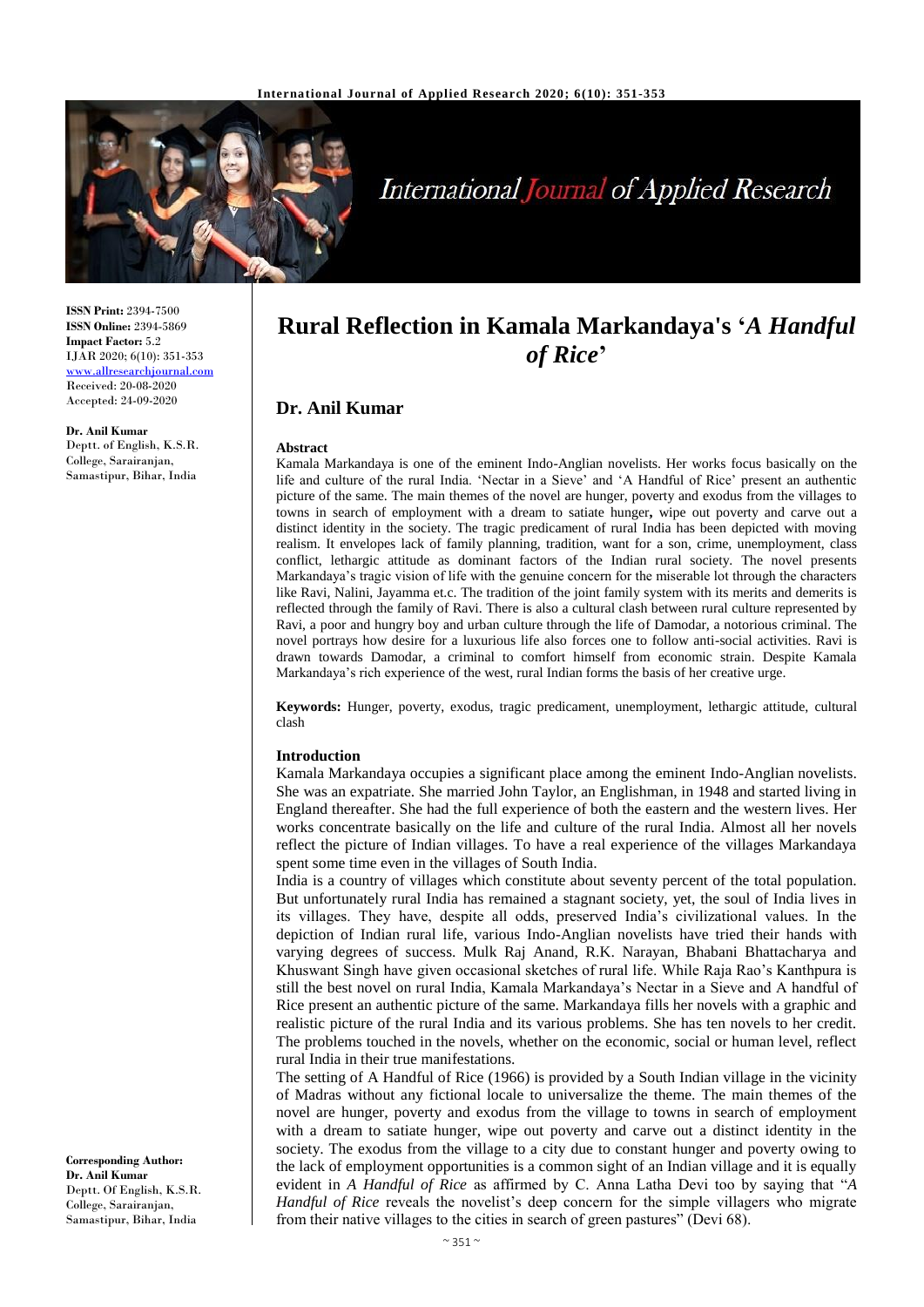Village youth with their poor education and poverty dream of fulfilling all their desires by going to the city. Ravi, the protagonist, driven by intense hunger, is also the victim of such a dream even with bigger hopes when he leaves his village to set himself up in the city. But the city already crowded with university graduates, spares little hope for him. Srivastava beautifully remarks as such, "Ravi is an impractical youth, wriggling out of rural shell but dreaming of dizzy heights and then afflicted by the denial" (Srivastava, 134-144). He badly requires a handful of rice to satisfy his and his family's hunger. He knows no laws and is involved in petty criminal activities. He drinks because he wants to forget his sorrows. P.P Mehta opines that "the struggle between man and overpowering hunger, before which honour, morality and even God do not count" (Mehta, 225). Ravi is caught in the whirlpool of transition from the tradition bound rural society to the machine ridden materialistic urban milieu. Ravi struggles but never becomes a rich man. Even at the end of the novel, he is a poor man craving for a handful of rice. "The novel fictionalizes the society of India" (Ready, 154). The problems, thoughts and hopes of the protagonist are similar to ours i.e. the common rural folk with a universal appeal. The tragic predicament of the rural India has been depicted with moving realism in the novel. Its focus also envelopes lack of family planning, tradition, want for a boy, crime, unemployment, class conflict, lethargic attitude etc which are the dominant factors of the Indian rural society. The novel depicts here both rural and urban society in true colours. According to Shiv K. Kumar, "Kamala Markandaya is the most accomplished of all the contemporary Indian novelists writing in English both in respect of her sensitive handling of a foreign medium and her authentic portrayal of the Indian scene" (Kumar, 1-9).

Poverty is the keynote of an Indian village. Most of the people in Indian villages are poor as the villages do not offer any opportunity to the people to earn better livelihood. The villagers in A Handful of Rice are in a pathetic plight as the novelist reveals that "they had all lived between bouts of genteel and acute poverty the kind in which the weakest went to a wall, the old ones and the babies, dying of tuberculosis, dysentery, the falling fever, recurrent fever, and any other names for what was basically, simply nothing but starvation" (129). In our daily life we so often find people begging for a handful of rice, flour and any other foodstuff. A person lean and his stomach curved inward in hunger and starvation is a frequent sight in a village as in the case of Ravi's friend Damodar.

The problem of growing population, a common phenomenon of a village, is also elaborately discussed in the novel when Nalini is going to have a child, according to the tradition, Jayamma sends Ravi out of the house. Outside the house, he meets a man and both are indulged in conversation. Ravi comes to know that the man has many children. Now the man also realizes the fact and says, "one's easy, two's easy, three and four one can manage but when they keep coming sometimes I tell you brother, I want to put my hands round their necks and squeeze until I know I'll never again have to think about feeding them, no, never again hear them whimper" (126). Ravi too has many brothers and sisters. Apu has a large family and in time Nalini gives birth to four children. One of them dies. Thangam also has many children. Generally in India, most of the rural families want sons to carry on their generation.

Most often this wish of sons is the sole reason of large families. When a son is born to Ravi and Nalini. Apu is very happy. He thinks "there had been babies before: his daughters, the twin sons of whom neither he nor his wife could bear to speak, who had been born dead…… Thangam's babies, daughter after daughter. Now at last a male child had been born to his house" (131). Ravi also desires a child, preferably son rather than a daughter, a little boy who would run after him and call him father, who would look up to him and to whom in time he would pass on his skills, so that he would never have to worry about whom hand over to like poor old Apu"(92).

The novel is replete with typical Indian rural scenes. In the very beginning we have a chance to look into Jayamma's kitchen. It is a typical rural kitchen. A blackened range runs along one wall with firewood and charcoal stacked at the end. Jayamma is fanning a low fire over which a brass vessel is simmering. Apu's house is very small and overcrowded. To see a crowd waiting for a religious procession is also a common sight in villages. In this novel Apu's family members are waiting hour upon hour for processions.

The novel also presents India's rural tradition. For example, in some of the families it is a tradition that during child birth, the male members of the family have to go out of the house. When Nalini is going to deliver a child, Jayamma sends Ravi out of the home and he has to spend many hours on the road. Mostly in villages, the young girls are strictly watched over by their parents. Ravi has sisters and he knows the strict watch that is kept on young unmarried girls in their community. Jayamma also has a watch on Nalini like an eagle.

Ravi's wife Nalini is a typical village housewife who shares her husband's poverty with patience. She even bears the wrath of Ravi who frequently beats her. The story of their life is the story of innumerable poor persons who are leading a miserable life under the burden of poverty which is a common sight in villages. Ravi, in his economic crisis, is tempted to be in the company of Damodar, a criminal.

Ravi even joins the crowd to raid a godown of rice. This situation is also typical of the rural scene where people in the absence of bread earning opportunities turn to be anti social agents.

It is generally felt that Markandaya's themes reflect the tragic vision of life. Her novels depict her genuine concern for the miserable lot of poverty stricken masses. This fact cannot be denied that Indian villages are full of sorrow and sufferings of a person who can hardly make both his ends meet and this fact is evidently clear in *A Handful of Rice* through the example of Ravi. The tradition of joint family is quite old in Indian rural society with its merits and demerits. Sometimes such families are prosperous, but sometimes the economic condition of the joint family is very critical because there are many dependants in the family. In Apu's house there are a lot of family members and the earning members are only two leading to misery and acute economic crisis in the family.

There is a cultural clash in each of Kamala Markandaya's novels. There is also a clash between rural culture represented by Ravi, a poor and hungry boy and urban culture represented by Damodar, a notorious criminal. Ravi, yet, respects him and is drawn towards him quite often and pine for the comforts and luxuries enjoyed by Damodar. But, simultaneously, he has had a different sanskara